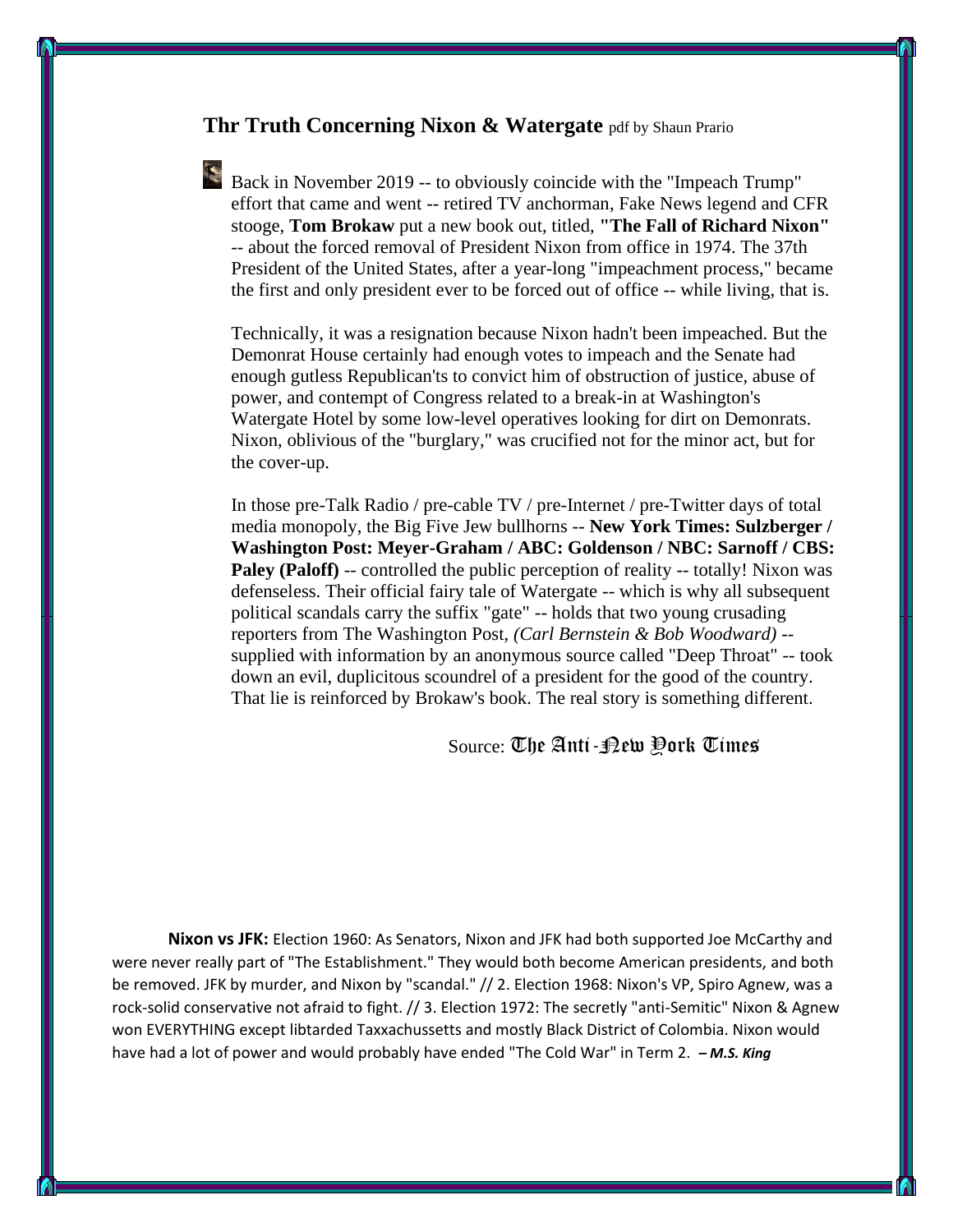- October 1973: Vice President Agnew was forced to resign over a fake "tax evasion" scandal hyped up by the Fake News. Globalist / Trilateralist , JFK assassination coverupper Congressman Gerald Ford of Michigan was then forced upon Nixon as new Vice President.
- August 1974: Nixon resigned. The Watergate "scandal" over a low level "burglary" was nothing more than a "Deep State" coup -- led by Katherine Meyer Graham's Washington Post -- not unlike what we are witnessing today in the effort to remove Trump. Nixon's resignation elevated Rockefeller puppet Gerald Ford to the presidency.
- November 1974: "The Watergate Babies" -- A whole bunch of Bolshevik Demonrats won House seats due to a backlash caused by the Fake News and their manufactured "scandal." America's political landscape was fundamentally altered by the influx of these Marxists.



Young hippy trash Killary Rodham worked for Watergate Judiciary Committee until being fired for unethical behavior.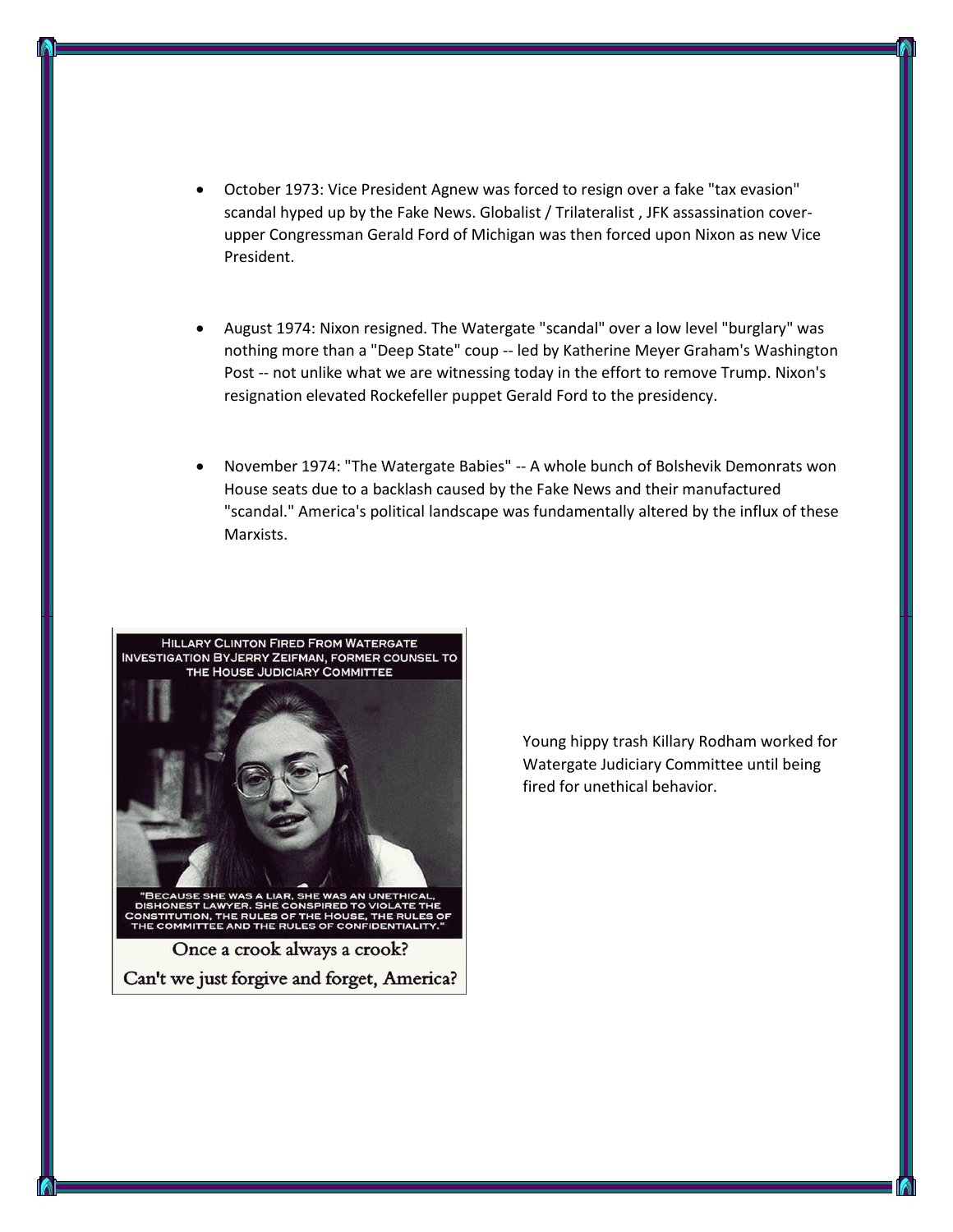Nixon privately told the truth about the Jews and planned on removing the Jewish control over the US government and that's the real reason why he was forced out from office.

"The Jews are all through the government, and we have got to get in those areas. The government is full of Jews. Second. most Jews are disloval. You can't trust the bastards. They turn on you."



- Richard Nixon, Nixon Tapes, July 3, 1971

"The Jews are just a very aggressive and abrasive and obnoxious personality.".... "They put the Jewish interest above **America's interest, and it's about goddamn** time that the Jew in America realizes he's an American first and a Jew second."

- Richard Nixon, Nixon Tapes, 1972-1973

## "The Jews are born spies. You notice how many of them are? **They're just in it up to their necks."**

- Richard Nixon, Nixon Tapes, Jul 05, 1971

smoloko.com

## "The Jewish cabal is out to get me."

- A remark repeated by Nixon several times in private conversations. Quoted in The Final Days by Bob Woodward.